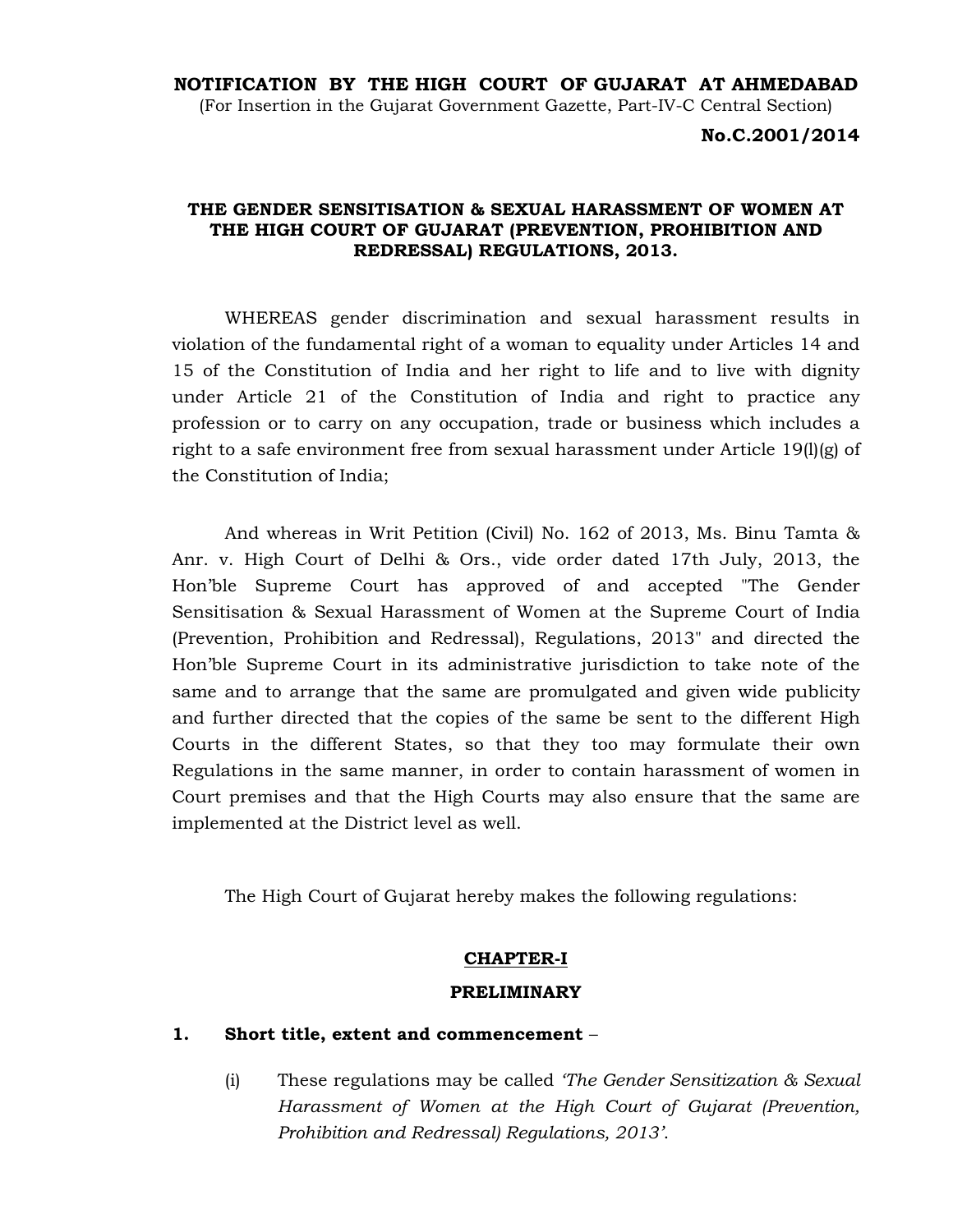- (ii) These regulations shall come into force on the date of its publication in the Government Gazette.
- **2. Definitions-** In these regulations, unless the context otherwise requires:—
	- (a) "aggrieved woman" means, in relation to the High Court of Gujarat, any female, of any age, whether employed or not, who claims to have been subjected to any act of sexual harassment by any person in the Gujarat High Court precincts, but does not include any female who is already governed by the High Court of Gujarat Service Regulations;
	- (b) "appropriate authority" means, in relation to the High Court of Gujarat, the sitting Chief Justice of High Court of Gujarat;
	- (c) "Chairperson" means the Chairperson of the High Court Gender Sensitization and Internal Complaints Committee (GSICC);
	- (d) "Chief Justice" in context of the present regulations means the sitting Chief Justice of High Court of Gujarat;
	- (e) "habitual respondent" is a person against whom a previous complaint of sexual harassment has been received by the GSICC on earlier occasion, irrespective of whether the matter was resolved with or without an inquiry and except where the respondent has been exonerated in the previous complaint;
	- (f) "GSICC" means the High Court of Gujarat Gender Sensitisation and Internal Complaints Committee constituted under regulation 4;
	- (g) "Internal Sub-Committee" means the Sub-Committee set up under regulation 9;
	- (h) "Member" means a member of the GSICC;
	- (i) "prescribed" means prescribed by the present regulations;
	- (j) "respondent" means a person against whom the aggrieved woman has made a complaint under the present regulations;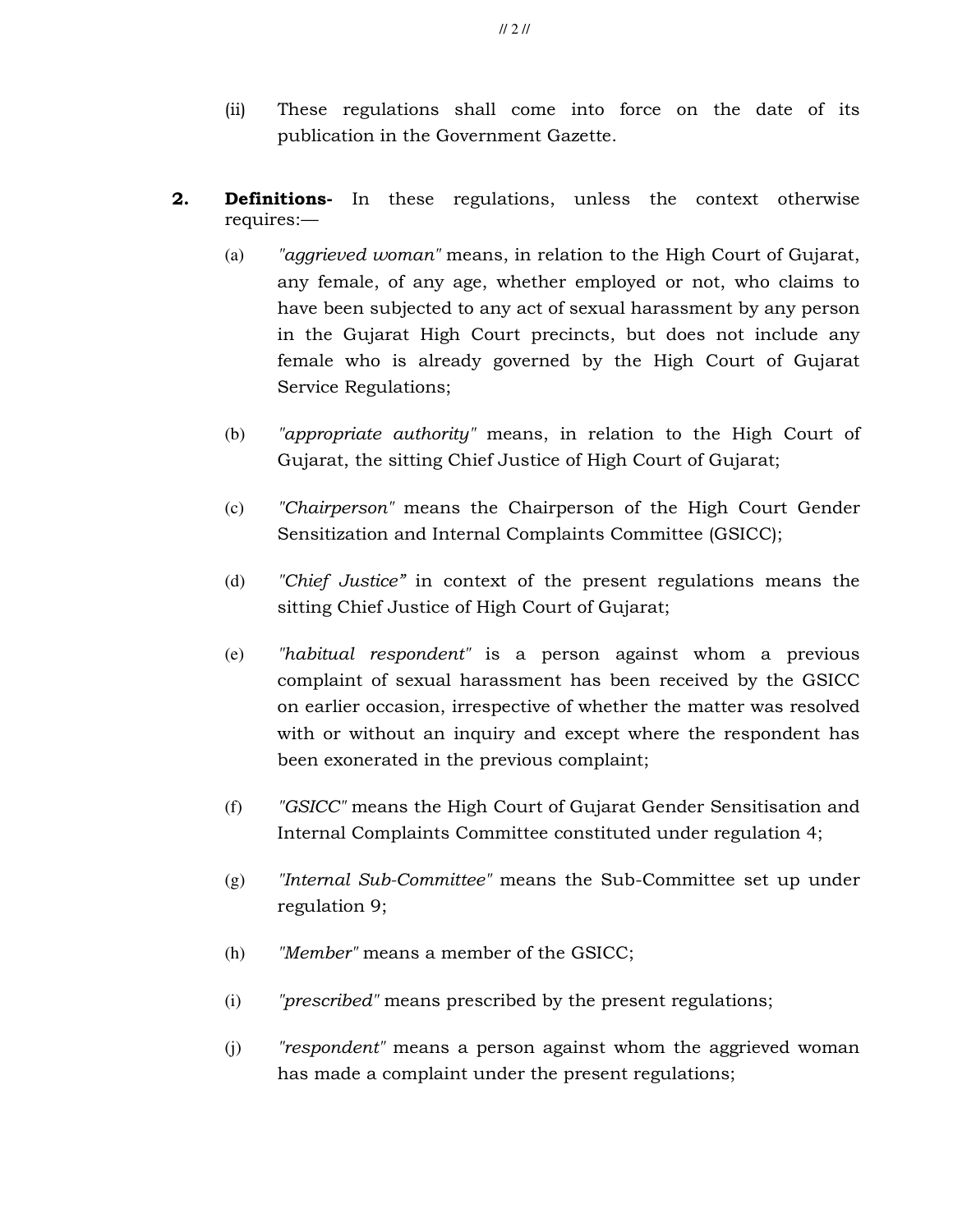- (k) "sexual harassment" includes any one or more of the following unwelcome acts or behaviour namely :
	- (i) physical contact and advances;
	- (ii) a demand or request for sexual favours;
	- (iii) making sexually coloured remarks;
	- (iv) showing or exhibiting pornography and/or sexually explicit material by any means;
	- (v) sending undesirable sexually coloured oral or written messages, text messages, e-mail messages, or any such messages by electronic, manual or other means;
	- (vi) stalking or consistently following aggrieved woman in the Gujarat High Court precincts and outside;
	- (vii) voyeurism including overt or tacit observation by the respondent by any means of the aggrieved woman in her private moments;
	- (viii) any conduct whereby the respondent takes advantage of his position and subjects the aggrieved woman to any form of sexual harassment and seeks sexual favours specially while holding out career advancements, as an incentive or a natural result of submitting to the insinuations/demands of the respondent;
	- (ix) any other unwelcome physical, verbal or nonverbal conduct of sexual nature;
	- (x) any promise of preferential treatment in her legal career with an intention to gain any sexual favour;
	- (xi) any threat of detrimental treatment in her legal career with an intention to gain any sexual favour;
	- (xii) any threat about her present or future legal career with an intention to gain any sexual favour;
	- (xiii) any treatment having a sexual colour or content likely to affect her emotional and/or physical health or safety.
- (l) "High Court" means the High Court of Gujarat.
- (m) "Gujarat High Court precincts" means the whole premises of the High Court of Gujarat including the Court Block, open grounds,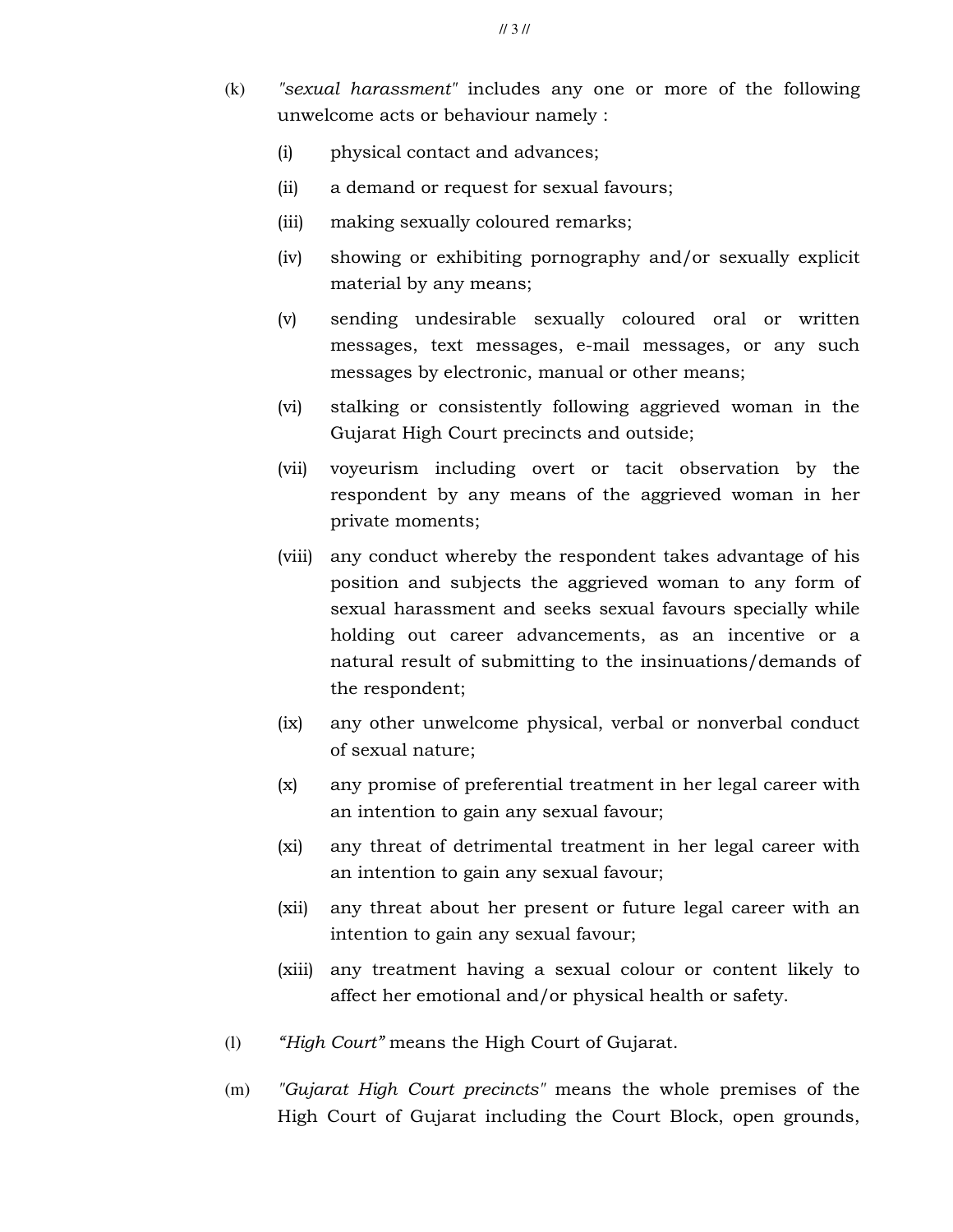parking, Chamber Blocks, libraries, canteens, Bar-rooms, health centres and/or any other part of the premises under the control, of the Honorable Chief Justice of the High Court of Gujarat;

(n) "volunteer" means lawyers or other persons enlisted by the GSICC without any remuneration basis for carrying out the objects and purpose of these regulations.

**3.** Prevention of sexual harassment- No woman shall be subjected to sexual harassment at the Gujarat High Court precincts.

## CHAPTER-II

## COMPOSITION & CONSTITUTION OF GENDER SENSITISATION & INTERNAL COMPLAINTS COMMITTEE

## 4. Constitution of the Gender Sensitization & Internal Complaints Committee –

- (1) The High Court of Gujarat GSICC is constituted herein to fulfil a very important public function of sensitizing the public to gender issues and to address any complaints made with regard to sexual harassment at the Gujarat High Court precincts.
- (2) The Chief Justice shall, by an order in writing, constitute a Committee to be known as the "High Court of Gujarat Gender Sensitisation and Internal Complaints Committee" (GSICC) which shall consist of not less than seven members and not more than thirteen members and shall include the following, as far as practicable :—
	- (a) one or two Judges of the High Court of Gujarat in terms of the judgment in the case of Vishaka, one of whom shall be the Chairperson of the Committee, to be nominated by the Honourable Chief Justice;
	- (b) one or two senior members of the Gujarat High Court Bar, with at least 20 years of membership of the Gujarat High Court Bar Association, to be nominated by the Chief Justice, one of whom being a woman;
	- (c) one or two members to be elected by General Ballot of the Gujarat High Court Bar Association who shall be registered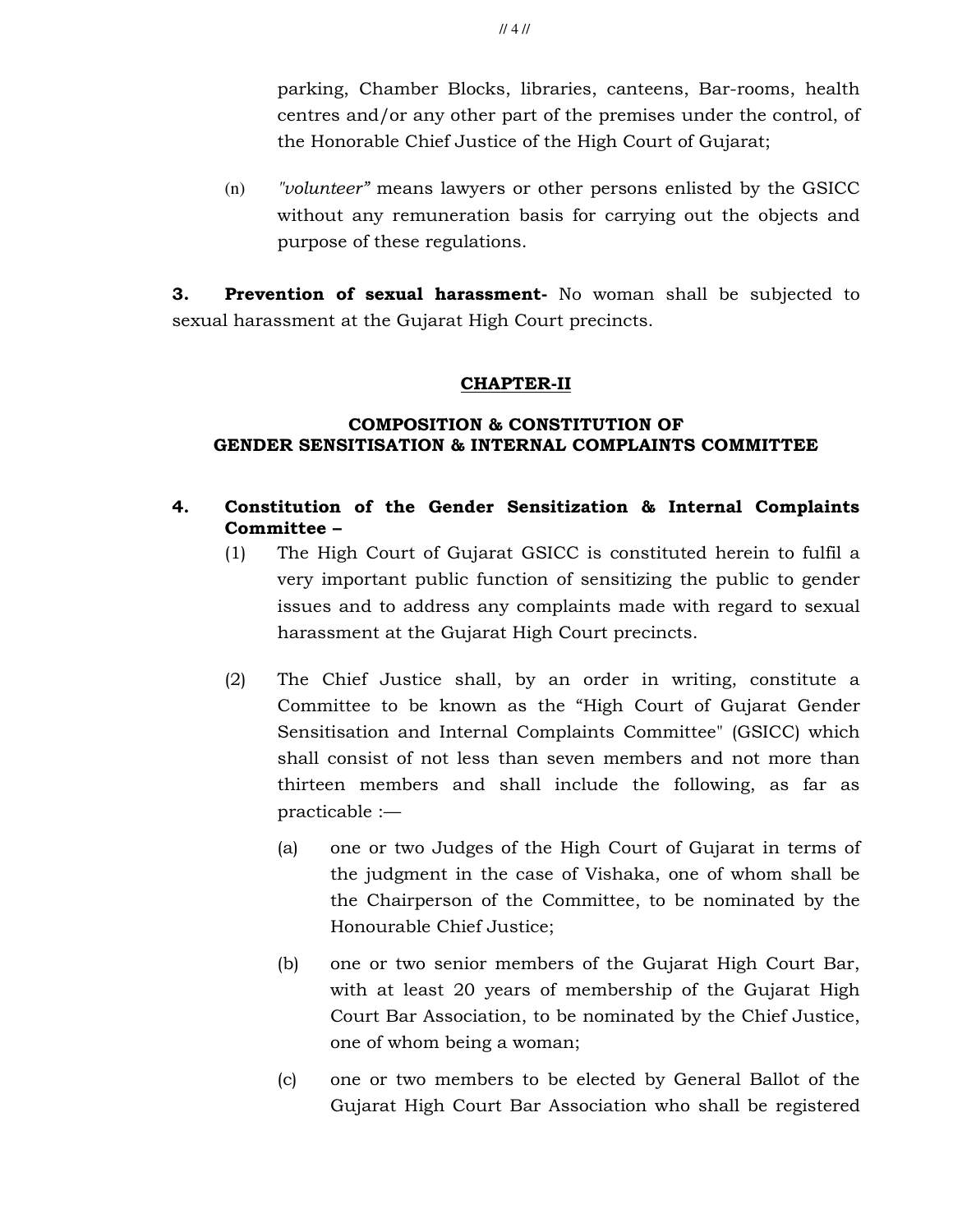members of the Gujarat High Court Bar Association for at least ten years out of whom at least one shall be a woman;

- (d) one woman member being a member of the Gujarat High Court Advocate Clerks' Association, elected by General Ballot of the Gujarat High Court Advocate Clerks' Association;
- (e) one woman officer in the service of the High Court of Gujarat, not below the rank of a Deputy Registrar, to be nominated by the Chief Justice, who shall function as the Member Secretary of the GSICC; and
- (f) any other member that the Chief Justice may deem fit to nominate.

 Provided that it shall be ensured that the majority of the members of GSICC shall be women members.

- <sup>1</sup>[(3) Deleted]
- (23) Where the Chairperson or any Member of the GSICC-
	- (a) has been convicted for an offence or an inquiry into an offence, under any law for the time being in force, is pending against him/her;
	- (b) fails to constitute an Internal Sub-Committee to inquire into a particular complaint;
	- (c) fails to take action under regulation 11;
	- (d) contravenes or attempts to contravene or abets contravention of other provisions of these regulations or any notifications/ orders issued thereunder; or
	- (e) in the opinion of the Chief Justice has so abused his/her position as to render his/her continuance in office prejudicial to the exercise of functions of the GSICC;

 such Chairperson or Member, as the case may be, shall stand removed forthwith from the GSICC by a written order of the Chief Justice and the vacancy so created shall be

<sup>1</sup> Deleted & 2 Re-numbered vide High Court Notification No.C.2001/2014, dated 25.02.2014.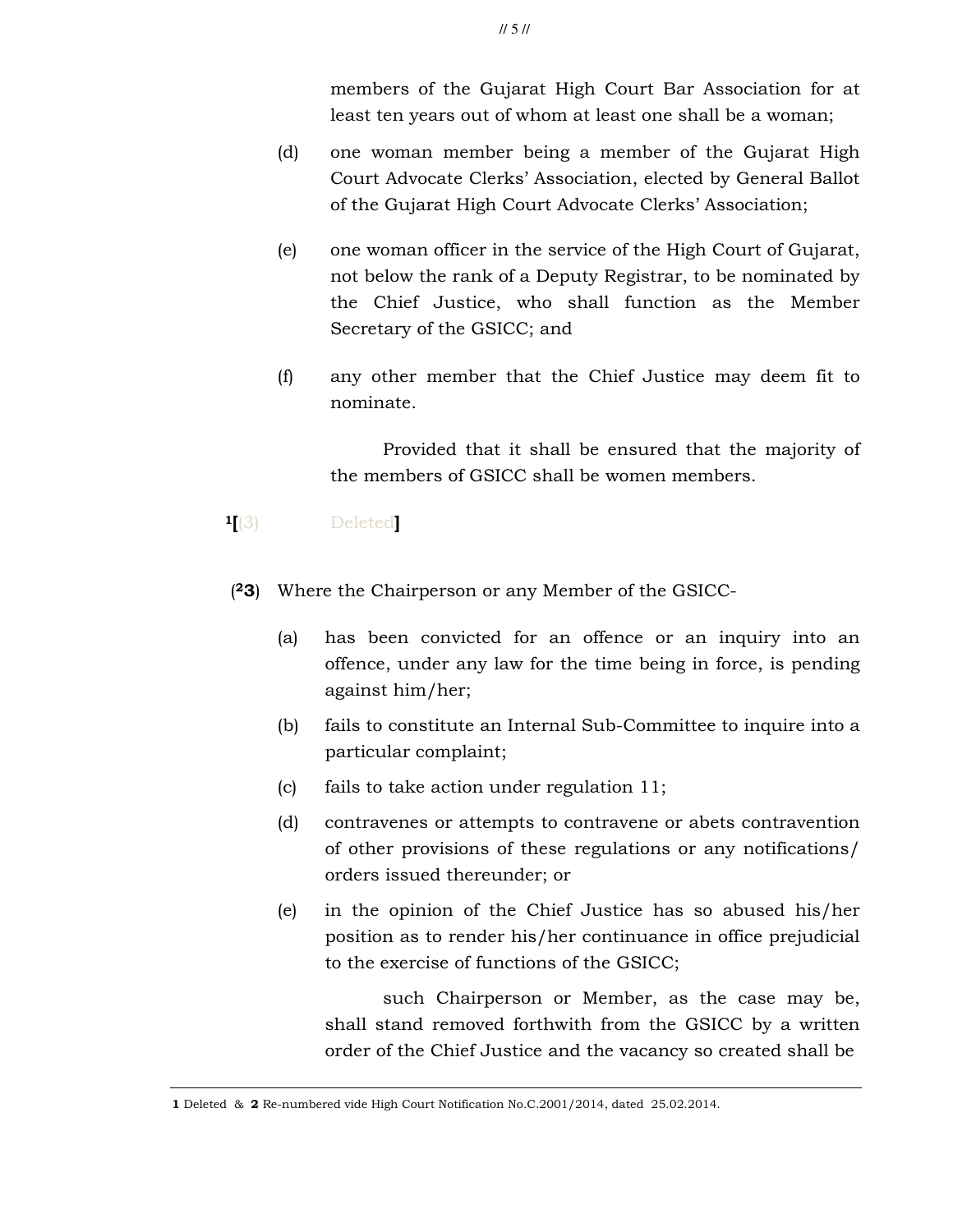filled by fresh nomination/election in accordance with the provisions of these regulations.

5. Term of Gender Sensitization and Internal Complaints Committee members - The term of each member of the GSICC shall be for two years, subject to the member being elected/nominated for a maximum period of two terms, but a member who has been removed under regulation 1[4(3)] shall not be eligible for re-nomination or re-election.

# 6. Meetings of the Gender Sensitisation and Internal Complaints Committee-

- (i) The GSICC shall meet at least once in four months in a calendar year.
- (ii) Members shall be intimated of meetings and agenda in writing and/or by electronic communication, by the Member Secretary.
- (iii) Minutes of all meetings shall be recorded, confirmed and adopted. The Member Secretary shall circulate the minutes of a meeting and the resolutions so passed to all members of the GSICC within seven days of the holding of the meeting or the passing of the resolution.
- (iv) The Ordinary Meeting shall be called by the Chairperson with minimum seven days notice to all members.
- (v) Any member of the GSICC may, at any time, request the Chairperson to call an Emergency Meeting with a notice of fortyeight hours. However, this will not prevent the Chairperson from convening an emergency meeting without forty eight hours notice.
- (vi) The quorum for all meetings shall be one-third of the members of the GSICC. In the event the quorum is not completed for any meeting, an adjourned meeting shall be held within the next ten days following, for which no quorum shall be required.
- (vii) All motions shall be carried by a simple majority of those present and voting at all meetings, except where it is specifically provided for.

 Whenever a complaint is received or a report of the Internal Sub-Committee is submitted, the Member-Secretary shall, within a period of seven days, request the Chairperson to call either an

1. Substituted vide High Court Notification No.C.2001/2014, dated 25.02.2014.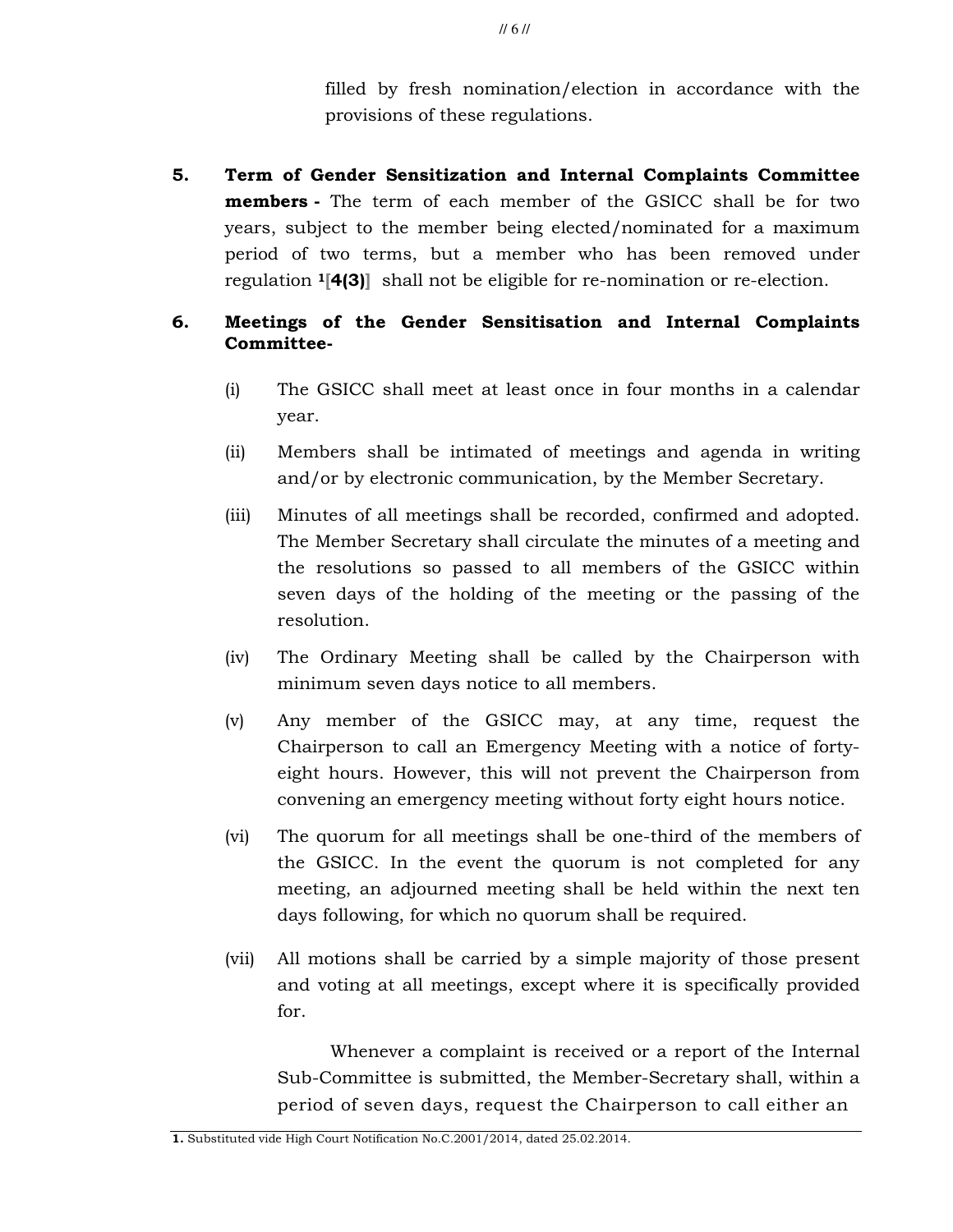Ordinary or Emergency Meeting to take action on the same, and the Chairperson shall call a meeting for this purpose, not later than fifteen days from the date of the complaint or the report.

 If a member does not attend three consecutive meetings he/she shall be liable to removal forthwith by the Chief Justice, and the vacancy so created shall be filled in accordance with regulation, unless such absence has been caused by reasons beyond his/her control.

## 7. Functions of the Gender Sensitization and Internal Complaints Committee-

- (1) GSICC shall be responsible for framing a policy, from time to time, and its implementation with regard to gender sensitization and prevention and redressal of sexual harassment in the High Court.
- (2) Gender Sensitization and Orientation: GSICC shall take the following steps with regard to gender sensitization and orientation:—
	- (i) GSICC will ensure the prominent publicity of the policy on gender sensitization and prevention and redressal of sexual harassment in the High Court of Gujarat, in all places in the Gujarat High Court precincts, such as the Court Building, Chamber Blocks, Bar-rooms, library, health centre, canteens etc.
	- (ii) GSICC will organize programmes for the gender sensitization of the High Court community through workshops, seminars, posters, film shows, debates, displays, etc.
	- (iii) GSICC shall submit an Annual Report by December 31 every year to the Chief Justice which shall be made public, outlining the activities undertaken by it and charting out a blueprint for the activities/steps to be taken up in the following year along with necessary budget allowances required by it. The GSICC shall include in its Annual Report the number of cases filed, if any, and their disposal under these regulations in the annual report.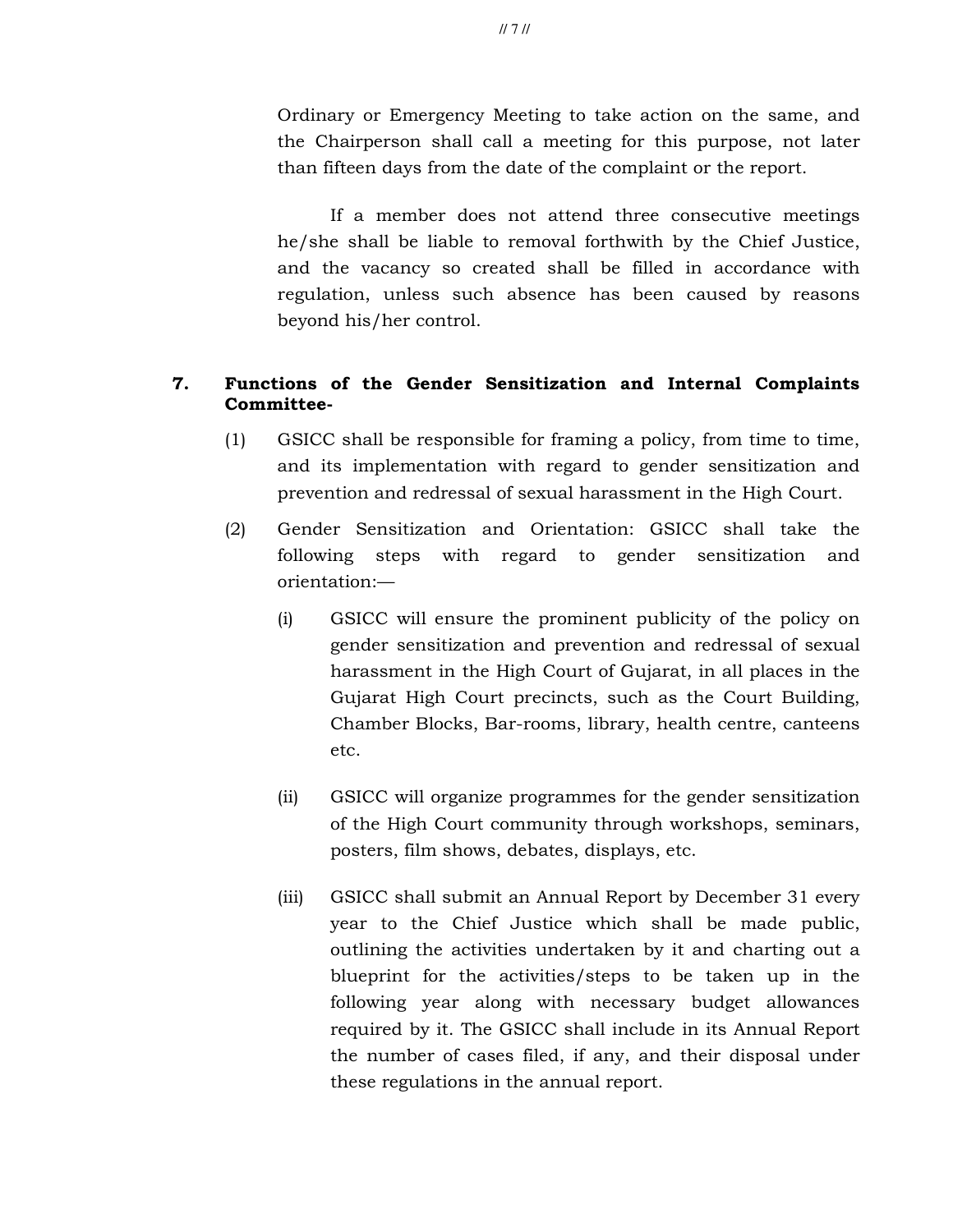- (v) GSICC will enlist and activate an adequately representative team of volunteers and shall ensure the widespread publicity of the contact details (both official and personal) of all its members and volunteers. The services of such volunteers shall be available at all tunes to any aggrieved woman or any person in need of consultation or guidance. Volunteers will also assist in the gender sensitization, crisis mediation and crises management duties of GSICC, but shall not participate in the task of formal redressal of complaints under these regulations and procedures.
- (vi) GSICC will organize and train members and volunteers to equip them to handle sexual harassment cases including legal and medical aspects of aid.
- (3) Crisis Management and Mediation: GSICC shall ensure that there is quick and responsive crises management, counselling and mediation available to all aggrieved women expeditiously, which shall include the following activities:-
	- (i) GSICC will assist in the mediation of crises arising out of incidents of sexual harassment at the Gujarat High Court precincts.
	- (ii) No mediation shall conclude without approval of the GSICC, and the mediated settlement shall be effected and be enforceable only upon it being duly approved by the GSICC, which shall satisfy itself that the said mediation settlement is voluntary, fair, unbiased, and free from any extraneous consideration or influence.

 GSICC will coordinate with the High Court security services to devise ways and means by which, a system of prevention of and crisis management that is both gender sensitive as well as prompt and effective is put in place. It will maintain regular contact through the Member Secretary with the High Court security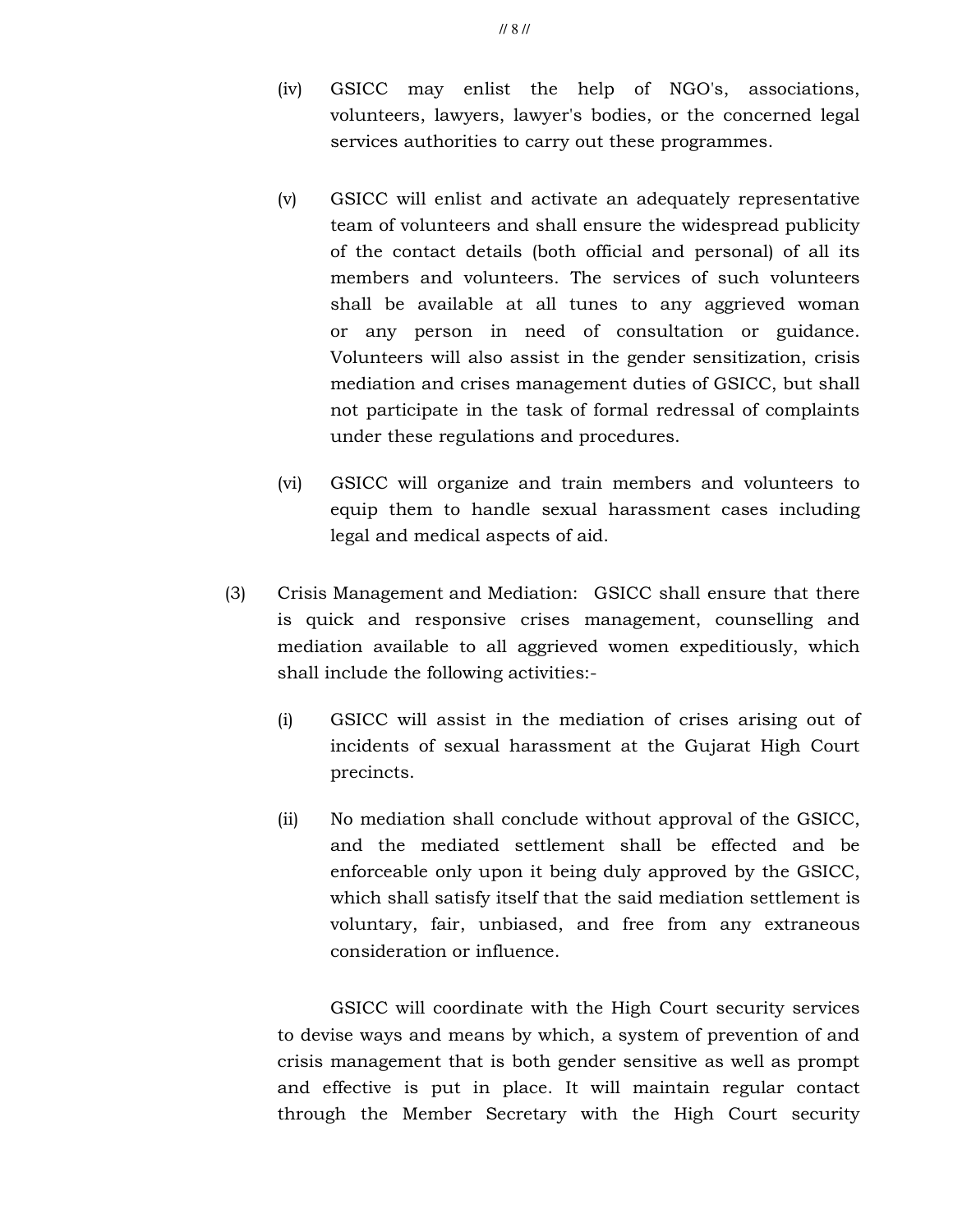services to ensure that in crises arising out of incidents of sexual harassment, GSICC members, and/or the volunteers identified by it, shall be intimated of such incidents without delay.

(4) Complaint Redressal: The GSICC shall ensure that every complaint of an aggrieved woman is adequately dealt with in accordance with the established procedure and with complete sensitivity. The GSICC shall have the power to inquire into and pass orders against the respondent/deviant/delinquent in a complaint made in relation to any form of sexual harassment in the entire Gujarat High Court precincts.

### CHAPTER-III

### COMPLAINT & INQUIRY INTO COMPLAINT

### 8. Complaint of Sexual Harassment–

(1) Any aggrieved woman may make a complaint in writing of sexual harassment at the Gujarat High Court precincts to the GSICC through the Member Secretary in accordance with the form and procedure so notified by it.

 Provided that where the aggrieved woman is unable to make such a complaint in writing due to any reason, the Member of the GSICC or volunteer, as the case may be, shall render all reasonable assistance to the woman for making the complaint in writing.

(2) Where the aggrieved woman is unable to make a complaint on account of her physical or mental incapacity or death or for any other reason, her legal heir or such other person directly concerned with her interests may make a complaint under this regulation.

## 9. Inquiry into complaint-

(1) On receiving a complaint and upon being satisfied with regard to the genuineness of the complaint, the GSICC shall constitute an Internal Sub-Committee to conduct a fact finding inquiry, which shall comprise of three members of the GSICC itself, or such other persons as to be so nominated by the GSICC in its meeting, with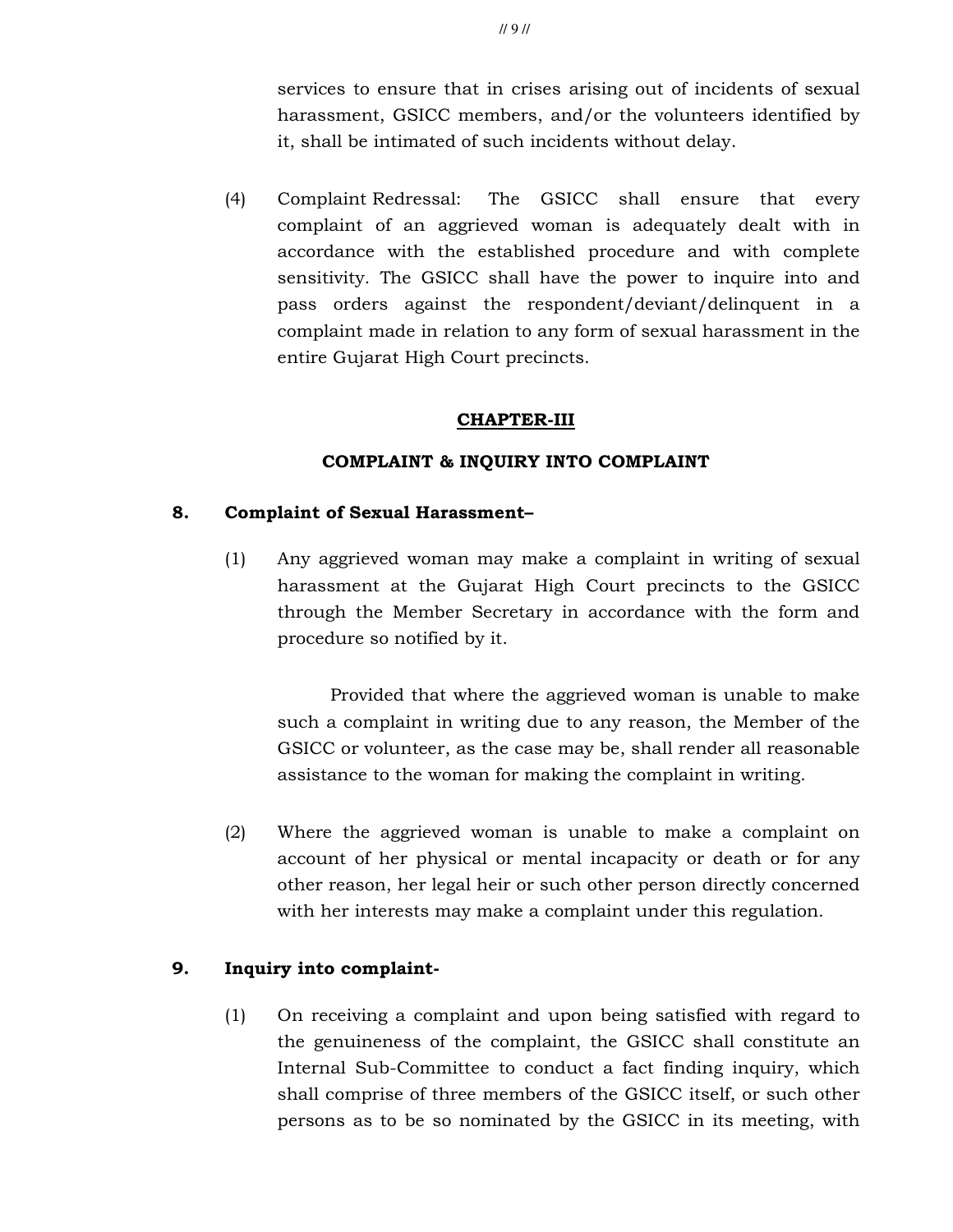majority members being women, and at least one person being an outside member.

- (2) The Internal Sub-Committee shall conduct an inquiry and shall hear and duly record the statements of the aggrieved woman, the respondent, and any other person the said parties wish to examine, subject to the provisions of regulation 13(2), and thereafter it shall prepare a report and enclose therein the complete proceedings of the inquiry.
- (3) The fact finding inquiry into a complaint shall be conducted and completed within 90 days of the constitution of the Internal Sub-Committee.

Provided that the validity of any inquiry shall not be called into question upon the inquiry not being completed with the stipulated period, due to reasons beyond the control of the Internal Sub-Committee.

# 10. Inquiry Report-

- (i) On the completion of an inquiry under these regulations, the Internal Sub-Committee shall provide the Inquiry Report of its findings, alongwith the complete record of the inquiry proceedings including the pleadings and all the material on record to the GSICC, within a period of Ten days from the date of completion of the inquiry and such report shall also be made available to the concerned parties.
- (ii) Where the Internal Sub-Committee arrives at the conclusion that the allegation against the respondent has not been proved, it shall recommend to the GSICC that no action is required to be taken in the matter.
- (iii) Where the Internal Sub-Committee arrives at the conclusion that the allegation against the respondent has been proved, it shall recommend to the GSICC to take appropriate action for gender discrimination and/or sexual harassment.
- (iv) Upon consideration of the material on record and the Inquiry Report of the Internal Sub-Committee, if more than two-thirds of the members of the GSICC differ from the conclusion of the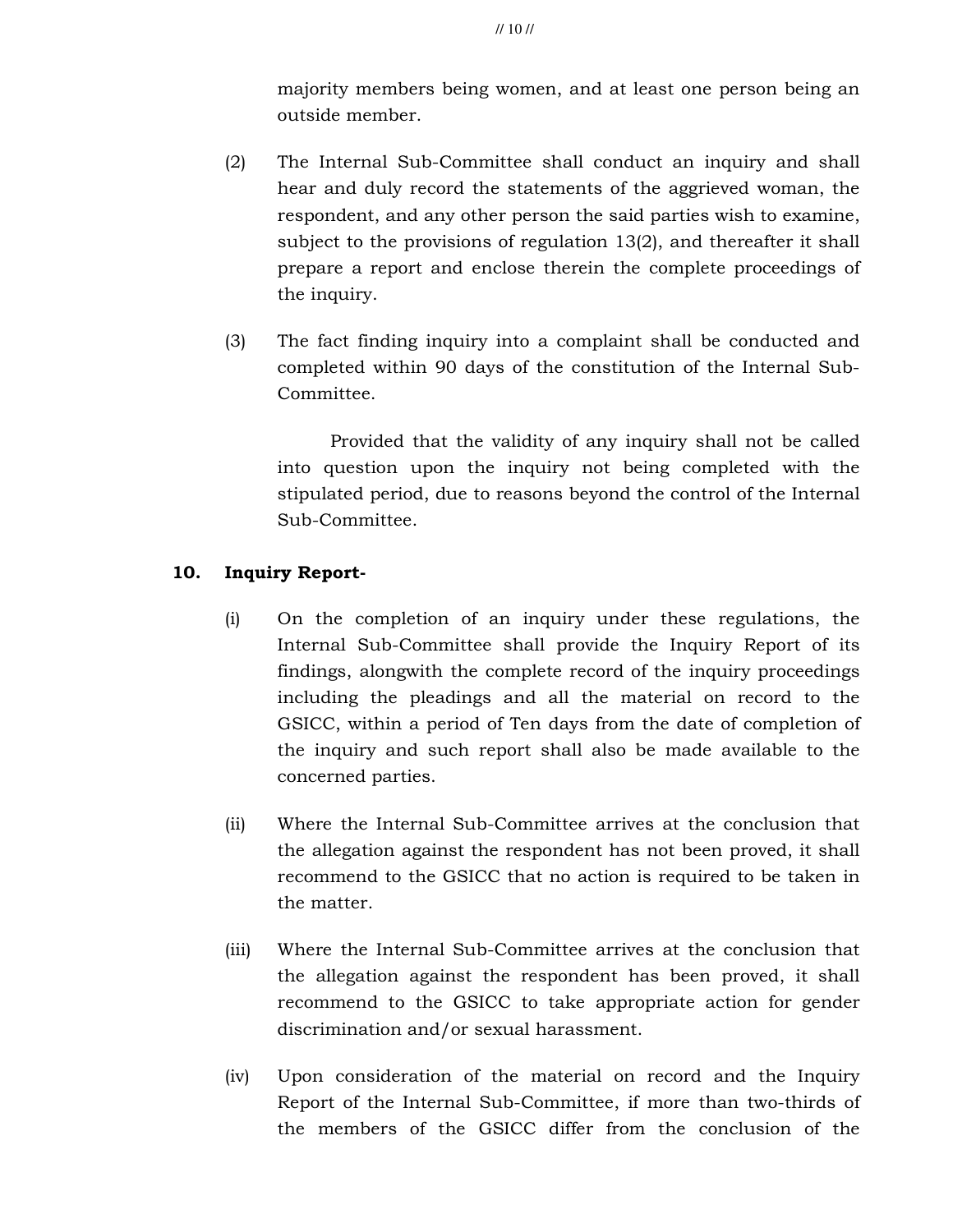Internal Sub-Committee, the GSICC shall, after hearing the aggrieved woman and respondent in person, record its reasons to so differ and take consequent action accordingly.

(v) The GSICC shall pass orders either accepting or rejecting the Inquiry Report of the Internal Sub-Committee and thereafter pass consequent orders that may be appropriate and necessary for putting an end to the sexual harassment and take all steps to secure justice to the victim of sexual harassment within forty five working days of the submission of the Inquiry Report of the Internal Sub-Committee, excluding the period of holidays, and/or vacation of the High Court.

 Provided that the validity of the orders of the GSICC shall not be called into question upon the same not being passed within the stipulated time.

## 11. Orders on Inquiry Report –

- (1) Subject to regulation 9(1) above, the GSICC shall have the power to pass the following orders to secure justice to the victim of sexual harassment:
	- (i) admonition;
	- (ii) admonition with publication of such admonition in the Court precincts including cause lists and High Court Website;
	- (iii) prohibition from harassing the victim in any manner including, but not limited to, prohibition from communicating with her in any manner such as phones, messages, electronic means, physical or other means for a specified period; and
	- (iv) subject to regulation 11(2), pass all orders, directions, and/or direct taking steps necessary for putting an end to the sexual harassment of the aggrieved woman.
- (2) GSICC will also have the power to recommend to the Chief Justice to pass orders against the respondent including, but not limited, to the following:
	- (i) debarment of entry into the Gujarat High Court precincts for a specified period extending upto a maximum period of one year; and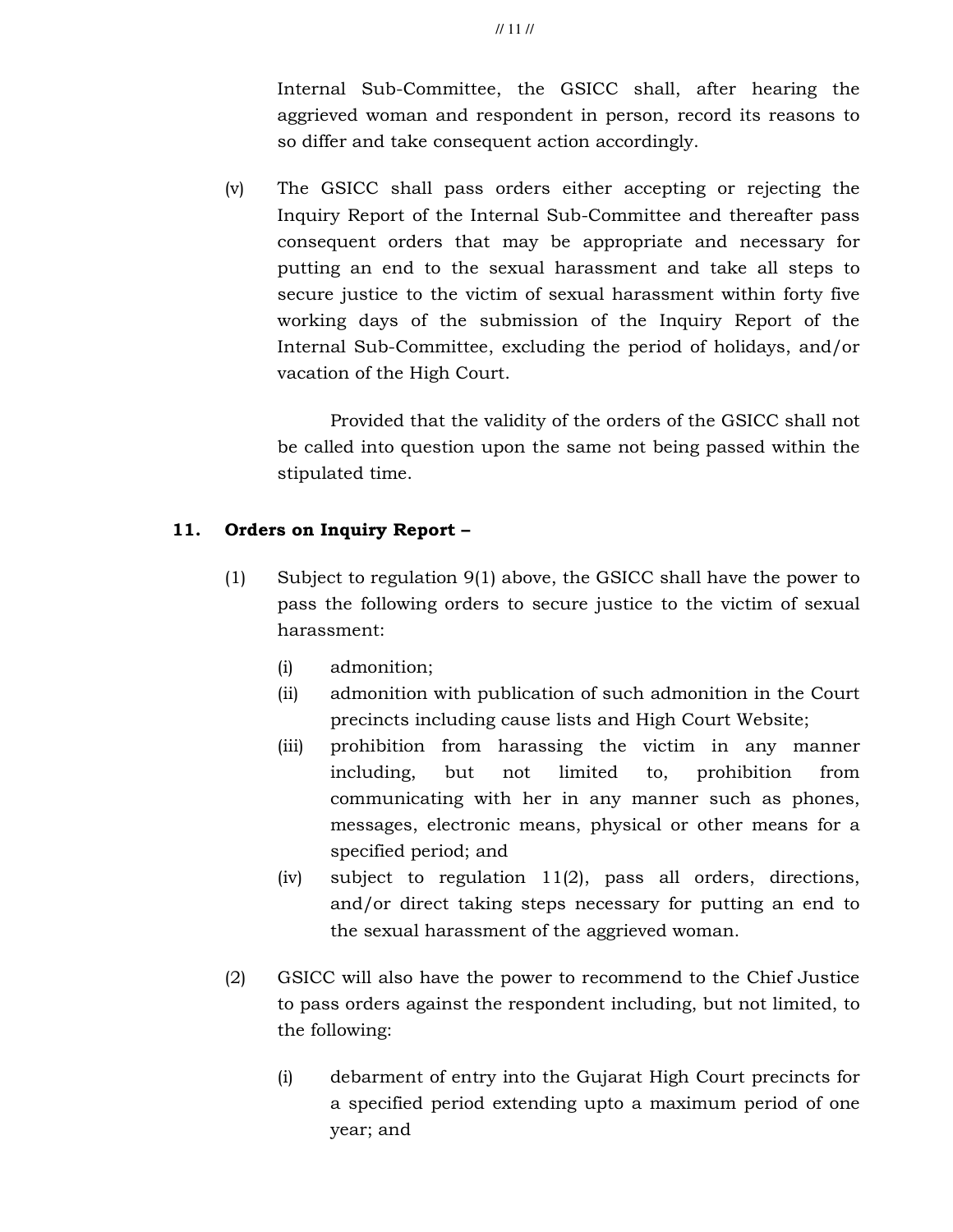- (ii) in appropriate cases, to recommend filing of a criminal complaint and/or a disciplinary complaint before the concerned disciplinary authority governing the respondent (including the concerned Bar Council) for taking appropriate action, and the Chief Justice may pass orders thereon subject to regulation 12.
- (3) The GSICC shall pass orders on the Inquiry Report and/ or shall make recommendations to the Chief Justice within forty five working days of the submission of the Inquiry Report, excluding the period of vacation of the High Court and communicate the same to the parties forthwith.
- (4) The GSICC and the Internal Sub-Committee shall have the jurisdiction to inquire into a complaint and take any action thereon notwithstanding that any criminal complaint or any other complaint under any other law (including a disciplinary proceeding under the Advocates Act, 1961) may have been filed with respect to the same complaint/ actions.
- (5) The orders of the Chief Justice and the GSICC shall be final and binding on the parties.

## 12. Representation-

(1) Any person aggrieved by the order passed (or not passed) by the GSICC under regulation 11(1), or recommendation made by the GSICC to the Chief Justice under regulation 11(2), or nonimplementation of such orders or action may make a representation to the Chief Justice who shall have the power to set aside or modify the orders passed or the recommendation made as the Chief Justice may deem fit, and also have the power to issue such orders or directions that may be necessary to secure complete justice to the victim of sexual harassment.

 The representation under regulation 12(1) shall be preferred within a period of ninety days of communication of the order or recommendation.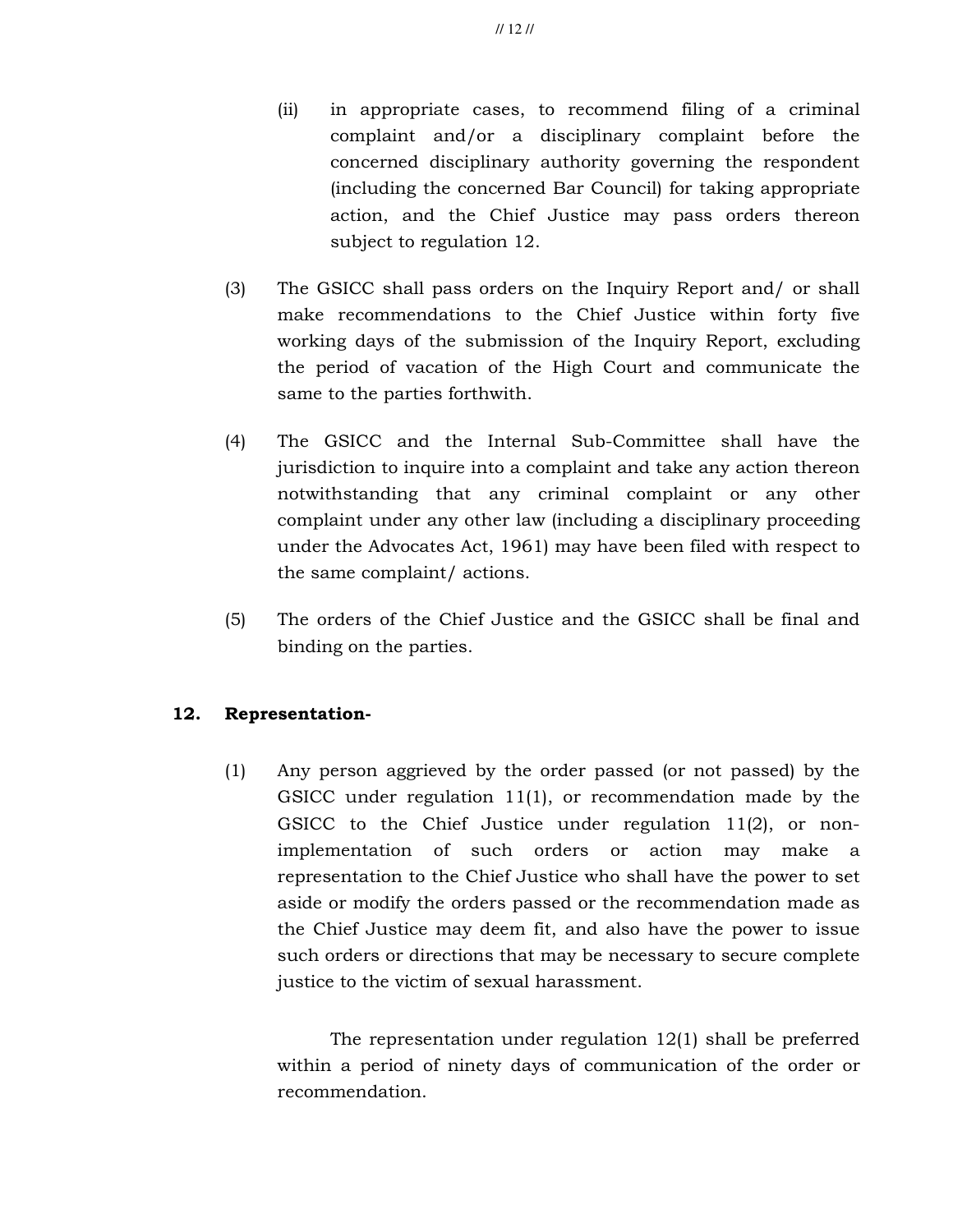## 13. Restraint Order-

- (1) On the receipt of a Complaint and during the pendency of an Inquiry, on a written request made by the aggrieved woman, the GSICC if it considers it fit and proper, may recommend specific interim measures to be taken in a signed decision to the Chief Justice, who on receipt thereof may pass such interim orders that may be required for the personal safety and for safeguarding the dignity of the aggrieved woman, and both the aggrieved woman and the respondent shall be bound by the same.
- (2) Upon disobedience, defiance or violation of the order passed under clause (1) above by the respondent, the GSICC shall close and/or strike off the defence of the respondent and pass final orders under regulation 10(5) and regulation 11.

## CHAPTER-IV

## POWERS & DUTIES

## 14. Powers of GSICC & Internal Sub-Committee –

- (1) The GSICC shall have the power to issue circulars/notifications prescribing its procedure and for the purpose of carrying out and implementing the provisions of the present regulations in their spirit and intent.
- (2) The GSICC shall have the power to pass any orders to be able to carry out the objectives and mandate of the present regulations including directing any party or person to take any suitable action.
- (3) For the purpose of making an inquiry, the GSICC and the Internal Sub-Committee shall have the same powers as are vested in a Civil Court under the Code of Civil Procedure, 1908 when trying a suit in respect of the following matters, namely:
	- (i) summoning and enforcing the attendance of any person and examining him on oath;
	- (ii) requiring the discovery and production of documents; and
	- (iii) any other matter which may be prescribed.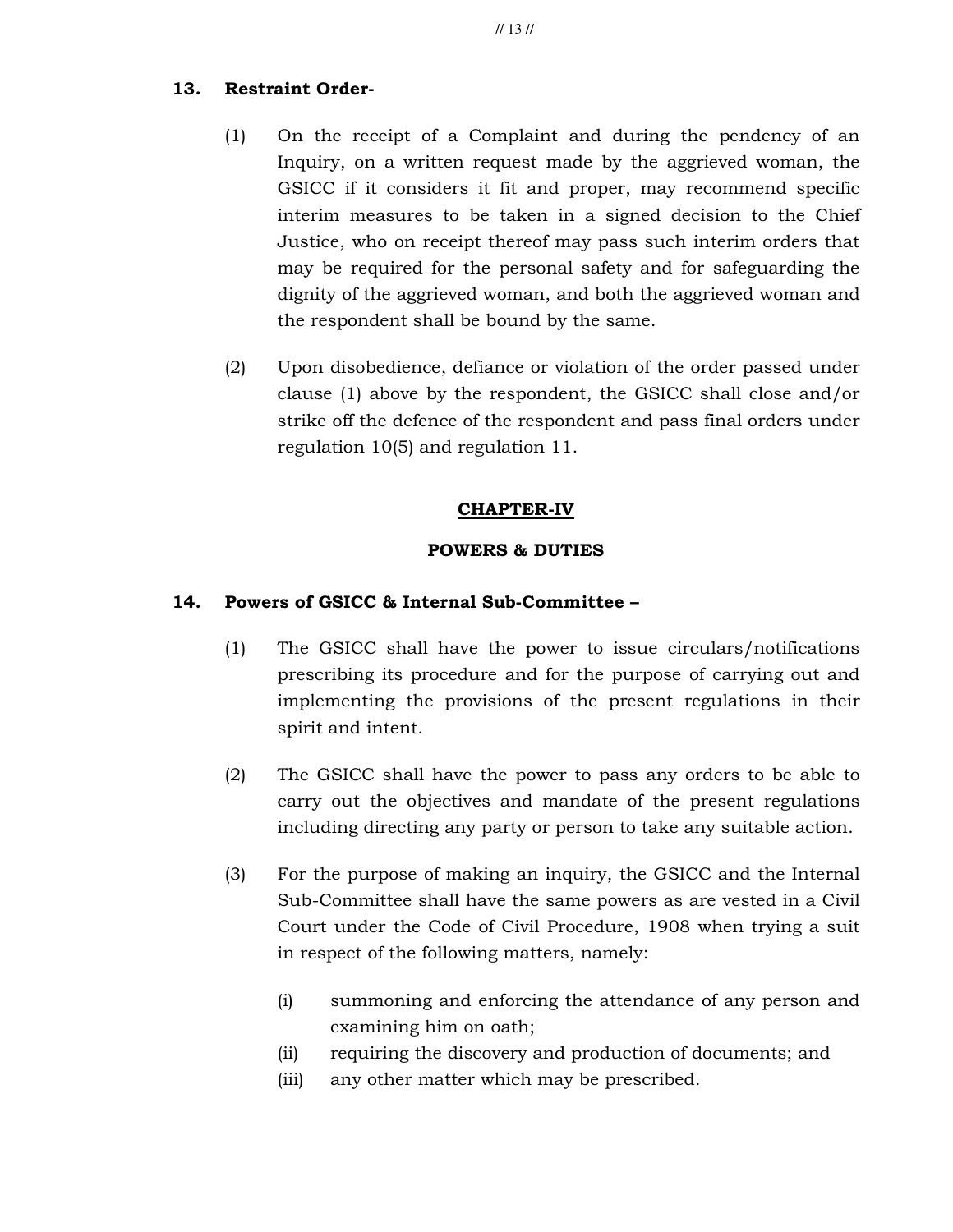- (4) The GSICC by resolution to be passed by two-thirds majority may remove any member of the Internal Sub-Committee and appoint a new member in his/her place, only if it is of the view that such a member has acted prejudicially to the principles of natural-justice, fair play and has acted with bias in the conduct of the Inquiry.
- (5) The GSICC shall at all times have supervisory powers over the Internal Sub-Committee and it may issue directions to the Internal Sub-Committee from time to time in accordance with the provisions of the present regulations.
- **15. Duties** The GSICC in coordination with and with the assistance of the office of the High Court of Gujarat shall-
	- (i) take measures to provide a safe working environment at the Gujarat High Court precincts;
	- (ii) display at any conspicuous place in the High Court and on its website, the penal consequences of sexual harassments and the order constituting the Internal Committee under the present regulations;
	- (iii) display at any conspicuous place in the High Court and on its website, the status and outcome of complaints of sexual harassment, subject to the restrictions contained in regulation 16;
	- (iv) organize workshops and awareness programmes at regular intervals for sensitizing the persons carrying out work at the High Court premises with the provisions of the present regulations and orientation programmes for the members of the Internal Committee in the manner as may be prescribed;
	- (v) provide necessary facilities to the Internal Sub-Committee for dealing with the complaint and conducting an inquiry;
	- (vi) assist in securing the attendance of respondent and witnesses before the Internal Sub-Committee;
	- (vii) obtain such information for the Internal sub-Committee as it may require having regard to the complaint;
	- (viii) cause to initiate action, under the Indian Penal Code or any other law for the time being in force, against the respondent and/or the perpetrator;
	- (ix) monitor the timely submission of reports by the Internal Sub-Committee; and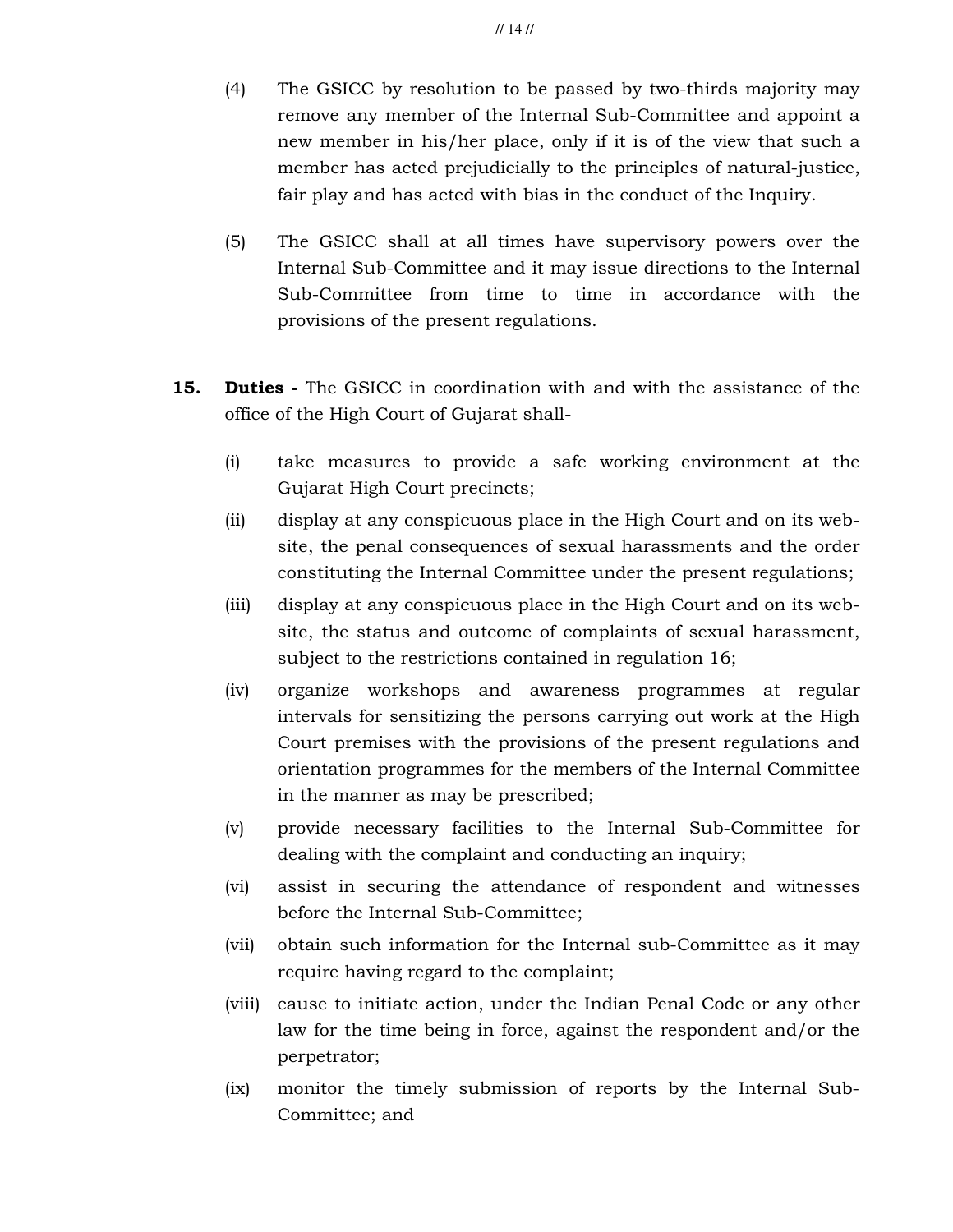(x) take any other action and/or measures to ensure an effective and meaningful implementation of the present regulations.

### CHAPTER V

### MISCELLANEOUS

### 16. Confidentiality-

- (1) The contents of the complaint made under the present regulations, the identity and addresses of the aggrieved woman, respondent and witnesses, any information relating to the inquiry proceedings, recommendations of the GSICC and the action taken by the GSICC shall be confidential and shall not be published, communicated or made known to the public, press and media in any manner except upon the aggrieved woman submitting a specific request to do so in writing and upon the GSICC acceding to the said request.
- (2) Upon the respondent being found guilty, information may be disseminated regarding the justice secured to any victim of sexual harassment under these regulations without disclosing the name, address, identity or any other particulars calculated to lead to the identification of the aggrieved woman and witnesses.
- 17. Protection of action taken in good faith- No suit, prosecution or other legal proceedings shall lie against the Chief Justice, GSICC and the Internal Sub-Committee or its members in respect of anything which is done or intended to be done in good faith in pursuance of these regulations, and the circulars/orders/notifications issued thereunder.
- 18. Allocation of funds- The Chief Justice may, subject to the availability of financial and other resources, allocate and provide suitable funds as may be prescribed,
	- (a) for the effective implementation of the present regulations;
	- (b) for development of relevant information, education, communication and training materials, for organization of awareness programmes, and for advancement of the understanding of the public of the provisions of these regulations; or